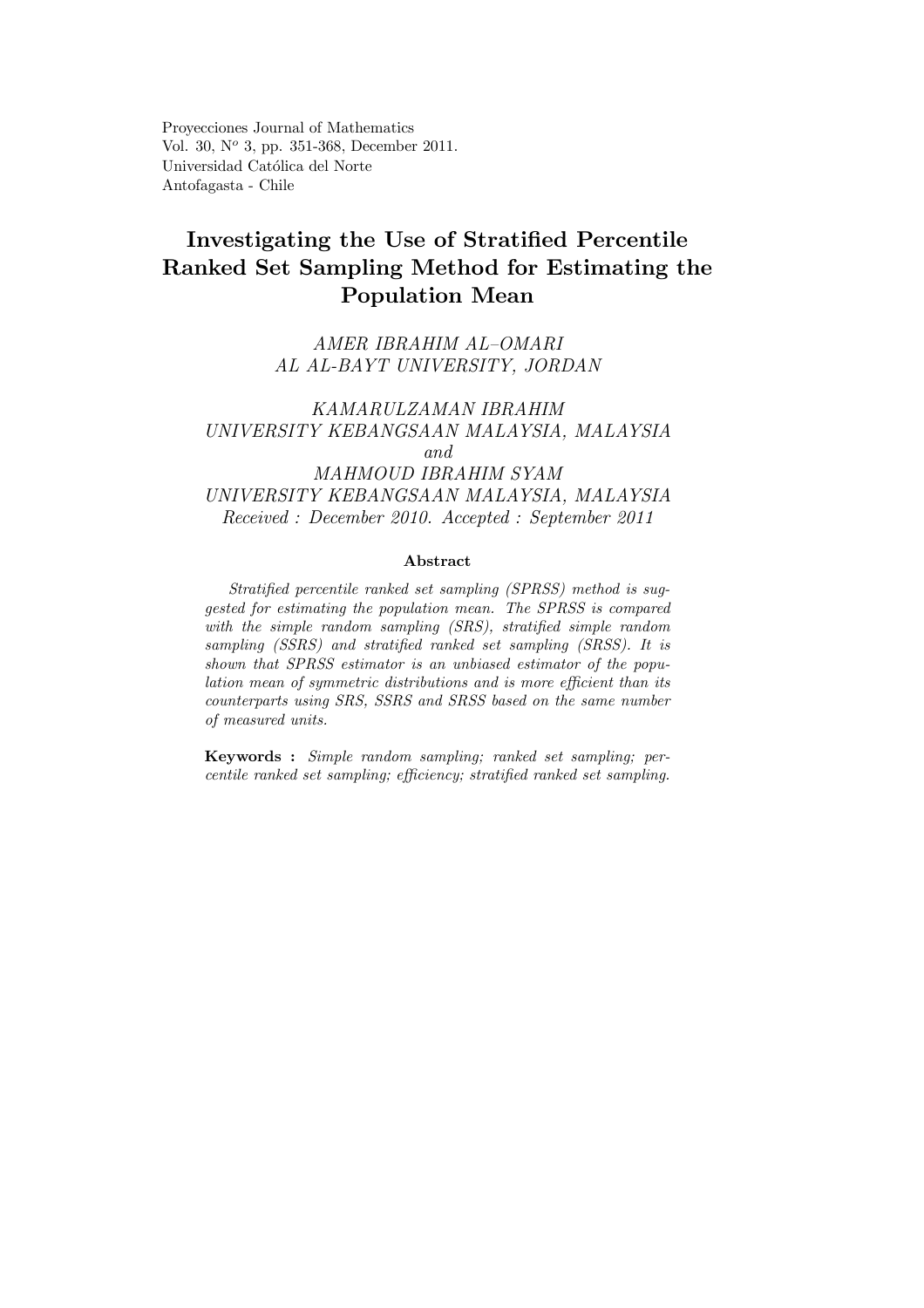## 1. Introduction

In last years, the ranked set sampling method, which was proposed by McIntyre (1952) to estimate mean pasture yields, was developed and modified by many authors to estimate the population parameters. Dell and Clutter (1972) showed that the mean of the RSS is an unbiased estimator of the population mean, whether or not there are errors in ranking. Al-Saleh and Al-Kadiri (2000) introduced double ranked set sampling for estimating the population mean. Al-Saleh and Al-Omari (2002) suggested multistage ranked set sampling that increase the efficiency of estimating the population mean for specific value of the sample size. Muttlak (2003b) suggested percentile ranked set sampling (PRSS) to estimate the population mean and showed that using PRSS procedure will reduce the errors in ranking comparing to RSS, since we only select and measure the pth or the qth percentile of the sample. Jemain and Al-Omari (2006) suggested double percentile ranked set sampling (DPRSS) for estimating the population mean and showed that the DPRSS mean is an unbiased estimator and more efficient than the SRS, RSS and PRSS if the underlying distribution is symmetric. Jemain and Al-Omari (2007) suggested multistage percentile ranked set sampling (MPRSS) to estimate the population mean, they showed that the efficiency of the mean estimator using MPRSS can be increased for specific value of the sample size by increasing the number of stages. For more details about RSS and its modifications see Al-Omari and Jaber (2008), Bouza (2002), Muttlak (2003a), Al-Nasser (2007) and Ohyama et al. (2008).

In this paper, stratified percentile ranked set sampling is suggested to estimate the population mean of symmetric and asymmetric distributions. This paper is organized as follows: In Section 2, some sampling methods are presented. Estimation of the population mean is given in Section 3. A simulation study is considered in Section 4. Finally, conclusions on the suggested estimator are given in Section 5

## 2. Sampling Methods

In stratified sampling method, the population of  $N$  units is divided into  $L$ non overlapping subpopulations each of  $N_1, N_2, ..., N_L$  units, respectively, such that  $N_1 + N_2 + ... + N_L = N$ . These subpopulations are called strata. For full benefit from stratification, the size of the hth subpopulation, denoted by  $N_h$  for  $h = 1, 2, ..., L$ , must be known. Then the samples are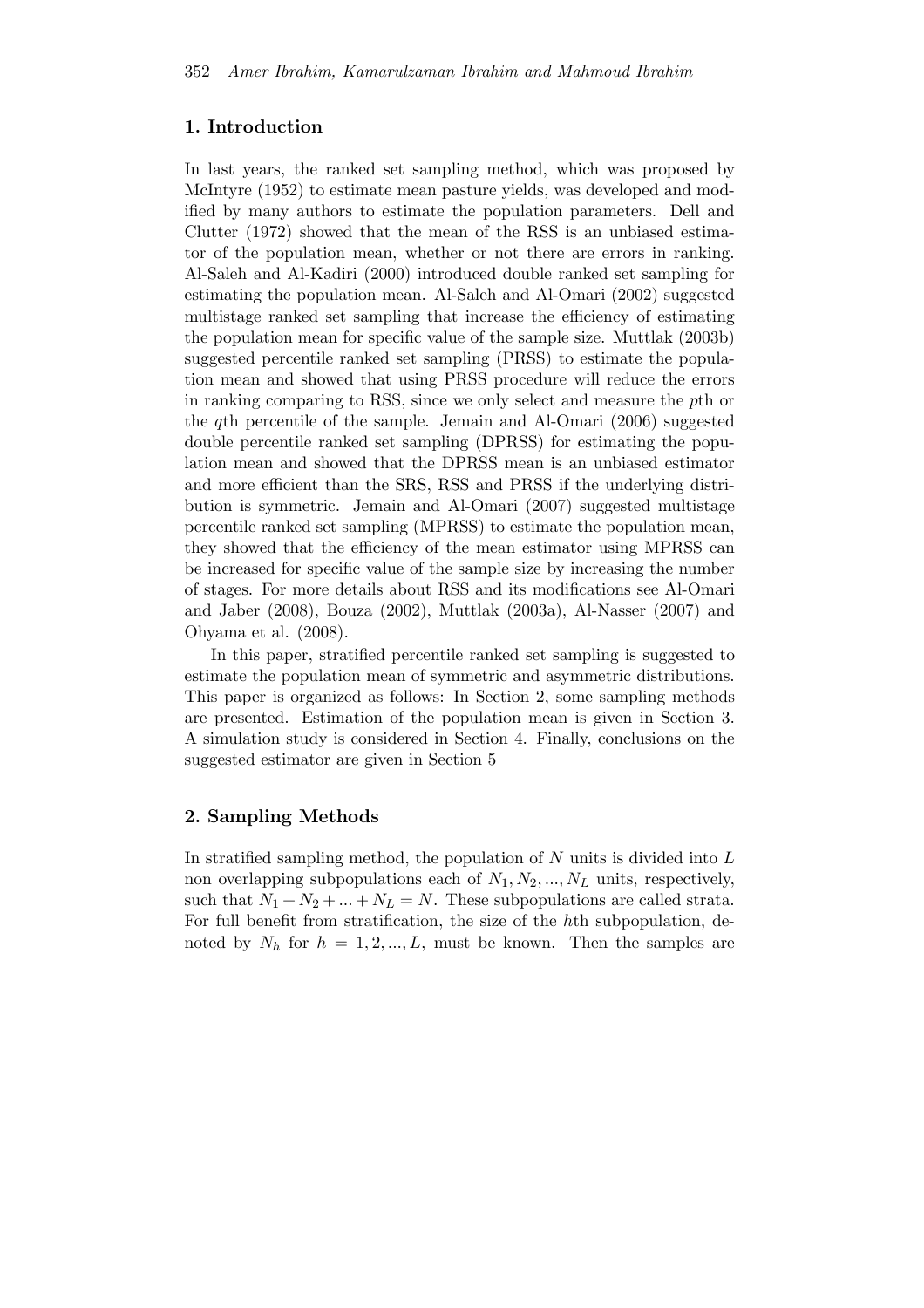drawn independently from each strata, producing samples sizes denoted by  $n_1, n_2, ..., n_L$ , such that the total sample size is  $n = \sum_{i=1}^{L}$  $\sum_{h=1}^{\infty} n_h$ . If a simple random sample is taken from each stratum, the whole procedure is known as stratified simple random sampling (SSRS).

The ranked set sampling (RSS) is suggested by McIntyre (1952) can be conducted by selecting  $n$  random samples from the population of size n units each, and ranking each unit within each set with respect to the variable of interest. Then an actual measurement is taken of the unit with the smallest rank from the first sample. From the second sample an actual measurement is taken from the second smallest rank, and the procedure is continued until the unit with the largest rank is chosen for actual measurement from the *n*th sample. Thus we obtain a total of  $n$ measured units, one from each ordered sample of size  $n$  and this completed one cycle. The cycle may be repeated  $m$  times to obtain a sample of size nm units.

The percentile ranked set sampling (PRSS) procedure is proposed by Muttlak (2003b). The PRSS can be described as: select  $n$  random samples each of size  $n$  units from the population and rank each sample with respect to a variable of interest. If the sample size  $n$  is even, select for measurement from the first  $n/2$  samples the  $p(n+1)$ th smallest ranked unit and from the second  $n/2$  samples the  $q(n + 1)$ th smallest ranked unit where  $0 \leq p \leq 1$ and  $p + q = 1$ . If the sample size n is odd, select for measurement from the first  $(n-1)/2$  samples the  $p(n+1)$ th smallest ranked unit and from the last  $(n-1)/2$  samples the  $q(n+1)$ th smallest ranked unit, and the median from the middle sample. The cycle can be repeated  $m$  times if needed to get a sample of size nm units. Note that we will always take the nearest integer of  $p(n+1)$ th and  $q(n+1)$ th.

If the percentile ranked set sampling is used to select the sample units from each stratum, then the whole procedure is called a stratified percentile ranked set sampling (SPRSS). To illustrate the method, let us consider the following example for even sample size.

Example 1: Suppose that from the first stratum, we draw five samples each of 5 units, and from the second stratum, we draw seven samples each of seven units. These samples are ordered as given below.

Stratum 1: Five samples, each of size 5 ordered units as given below:

 $X_{11(1)}, X_{11(2)}, X_{11(3)}, X_{11(4)}, X_{11(5)}$  $X_{21(1)}, X_{21(2)}, X_{21(3)}, X_{21(4)}, X_{21(5)}$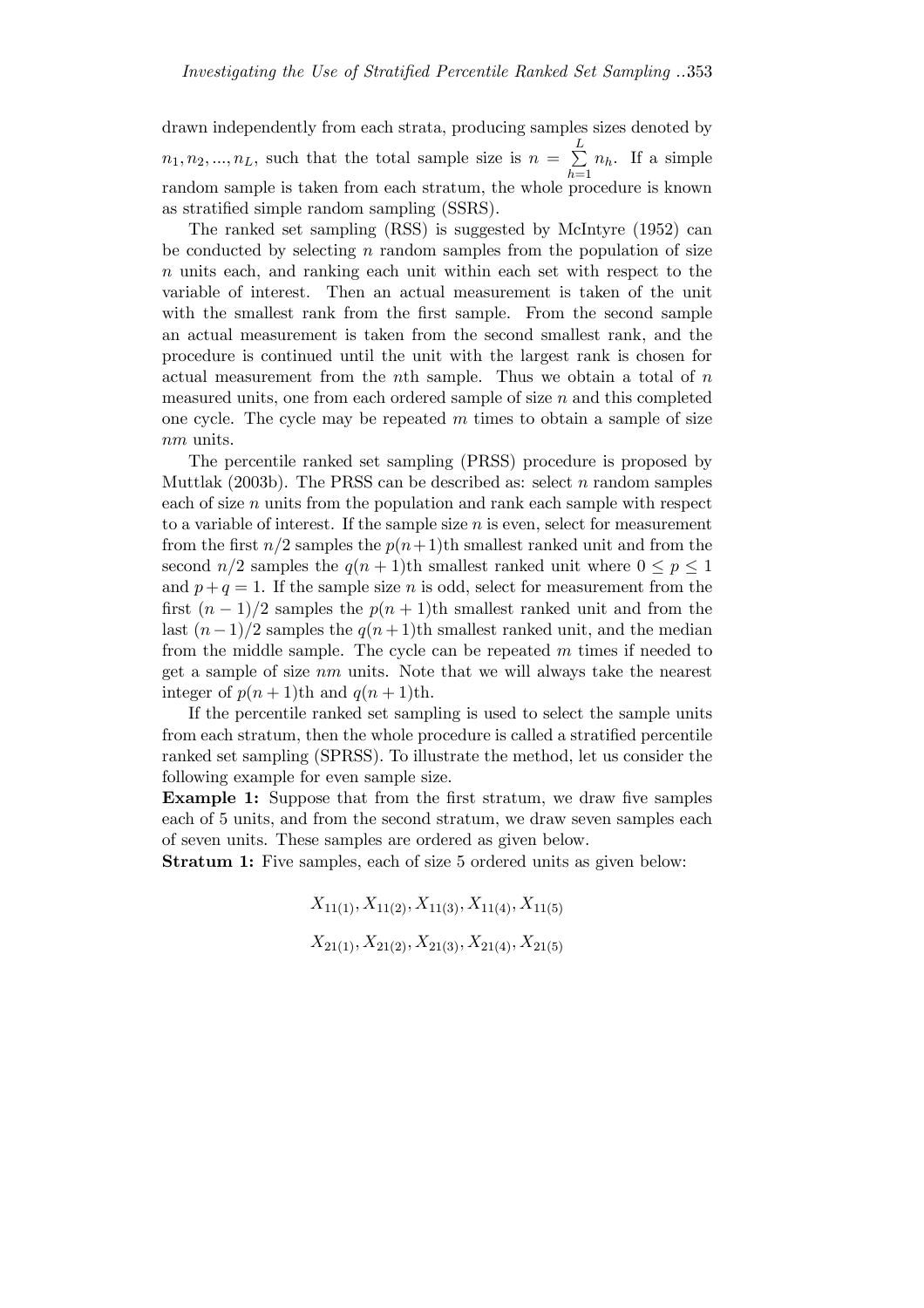$X_{31(1)}, X_{31(2)}, X_{31(3)}, X_{31(4)}, X_{31(5)}$  $X_{41(1)}, X_{41(2)}, X_{41(3)}, X_{41(4)}, X_{41(5)}$  $X_{51(1)}, X_{51(2)}, X_{51(3)}, X_{51(4)}, X_{51(5)}$ 

Assume that  $p = 37\%$  and  $q = 63\%$ . For  $h = 1$ , select  $X_{ih(p(n_h+1))} =$  $X_{i1(2)}$  for  $i = 1, 2$ , and select  $X_{ih(q(n_h+1))} = X_{i1(4)}$  for  $i = 4, 5$  and  $X_{ih\left(\frac{n_1+1}{2}\right)} = X_{i1(3)}$  for  $i = 3$ , the following units are chosen from the first stratum

$$
X_{11(2)}, X_{21(2)}, X_{31(3)}, X_{41(4)}, X_{51(4)}
$$

Stratum 2: Seven samples, each with 7 ordered units are as given below

- $X_{12(1)}, X_{12(2)}, X_{12(3)}, X_{12(4)}, X_{12(5)}, X_{12(6)}, X_{12(7)}$  $X_{22(1)}, X_{22(2)}, X_{22(3)}, X_{22(4)}, X_{22(5)}, X_{22(6)}, X_{22(7)}$  $X_{32(1)}, X_{32(2)}, X_{32(3)}, X_{32(4)}, X_{32(5)}, X_{32(6)}, X_{32(7)}$  $X_{42(1)}, X_{42(2)}, X_{42(3)}, X_{42(4)}, X_{42(5)}, X_{42(6)}, X_{42(7)}$
- $X_{52(1)}, X_{52(2)}, X_{52(3)}, X_{52(4)}, X_{52(5)}, X_{52(6)}, X_{52(7)}$  $X_{62(1)}, X_{62(2)}, X_{62(3)}, X_{62(4)}, X_{62(5)}, X_{62(6)}, X_{62(7)}$  $X_{72(1)}, X_{72(2)}, X_{72(3)}, X_{72(4)}, X_{72(5)}, X_{72(6)}, X_{72(7)}$

For  $h = 2$ , select  $X_{ih(p(n_h+1))} = X_{i1(3)}$  for  $i = 1, 2, 3$ , and select  $X_{ih(q(n_h+1))} = X_{i1(5)}$  for  $i = 5, 6, 7$  and  $X_{ih\left(\frac{n_1+1}{2}\right)} = X_{i1(4)}$  for  $i = 4$ . Then the following units are chosen from the second stratum

$$
X_{12(3)}, X_{22(3)}, X_{32(3)}, X_{42(4)}, X_{52(5)}, X_{62(5)}, X_{72(5)}.
$$

Therefore, the selected SPRSS units are

 $X_{11(2)}, X_{21(2)}, X_{31(3)}, X_{41(4)}, X_{51(4)}, X_{12(3)}, X_{22(3)}, X_{32(3)}, X_{42(4)}, X_{52(5)}, X_{62(5)}, X_{72(5)}$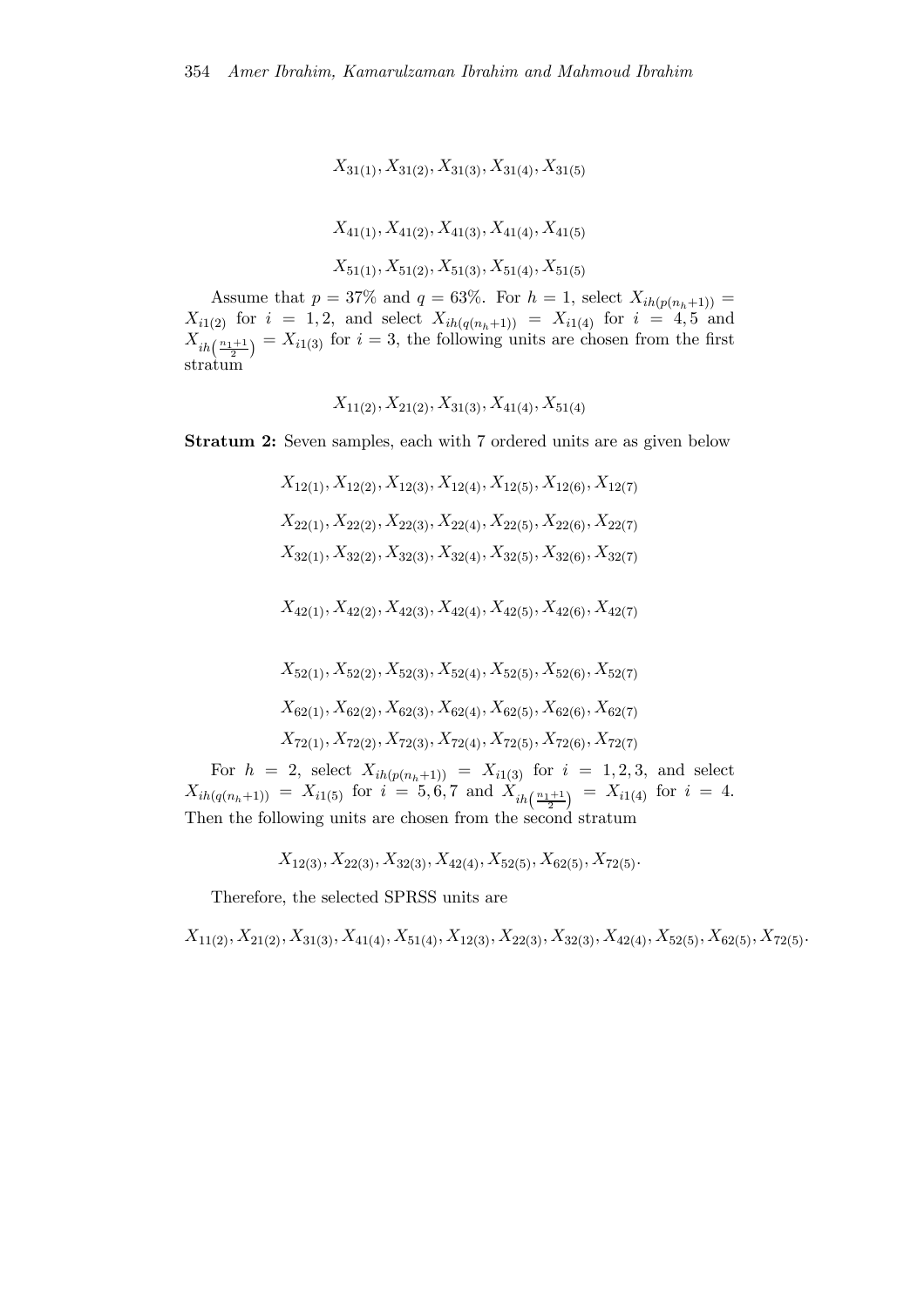## 3. Estimation of the population mean

The SRS estimator of the population mean,  $\mu$ , based on a sample of size n is given by  $\overline{r}$ 

$$
\overline{X}_{SRS} = \frac{1}{n} \sum_{i=1}^{n} X_i,
$$

with variance

$$
Var\left(\overline{X}_{SRS}\right) = \frac{\sigma^2}{n}.
$$

The estimator of the population mean for a RSS of size  $n$  is given by

$$
\overline{X}_{RSS} = \frac{1}{n} \sum_{i=1}^{n} X_{i(i)},
$$

with variance

$$
Var\left(\overline{X}_{RSS}\right) = \frac{\sigma^2}{n} - \frac{1}{n^2} \sum_{i=1}^{n} \left(\mu_{(i)} - \mu\right)^2,
$$

where  $\mu_{(i)}$  is the mean of the *i*th order statistics,  $X_{(i)}$  of a sample of size n.

In the case of stratified percentile ranked set sampling (SPRSS), when  $n_h$  is even, the estimator of the population mean is defined as

$$
(3.1) \quad \overline{X}_{SPRSS1} = \sum_{h=1}^{L} \frac{W_h}{n_h} \left( \sum_{i=1}^{\frac{n_h}{2}} X_{ih(p(n_h+1))} + \sum_{i=\frac{n_h}{2}+1}^{n} X_{ih(q(n_h+1))} \right),
$$

where  $W_h = \frac{N_h}{N}$ ,  $N_h$  is the stratum size, N is the total population size and  $p + q = 1.$ 

The variance of SPRSS1 is given by

$$
Var\left(\overline{X}_{SPRSS1}\right) = Var\left[\sum_{h=1}^{L} \frac{W_h}{n_h} \left( \sum_{i=1}^{\frac{n_h}{2}} X_{ih(p(n_h+1))} + \sum_{i=\frac{n_h}{2}+1}^{n} X_{ih(q(n_h+1))} \right) \right]
$$
  
\n
$$
= \sum_{h=1}^{L} \frac{W_h^2}{n_h^2} \left( \sum_{i=1}^{\frac{n_h}{2}} Var\left(X_{ih(p(n_h+1))}\right) + \sum_{i=\frac{n_h}{2}+1}^{n} Var\left(X_{ih(q(n_h+1))}\right) \right)
$$
  
\n
$$
= \sum_{h=1}^{L} \frac{W_h^2}{n_h^2} \left( \sum_{i=1}^{\frac{n_h}{2}} Var\left(X_{ih(p(n_h+1))}\right) + \sum_{i=\frac{n_h}{2}+1}^{n} Var\left(X_{ih(q(n_h+1))}\right) \right)
$$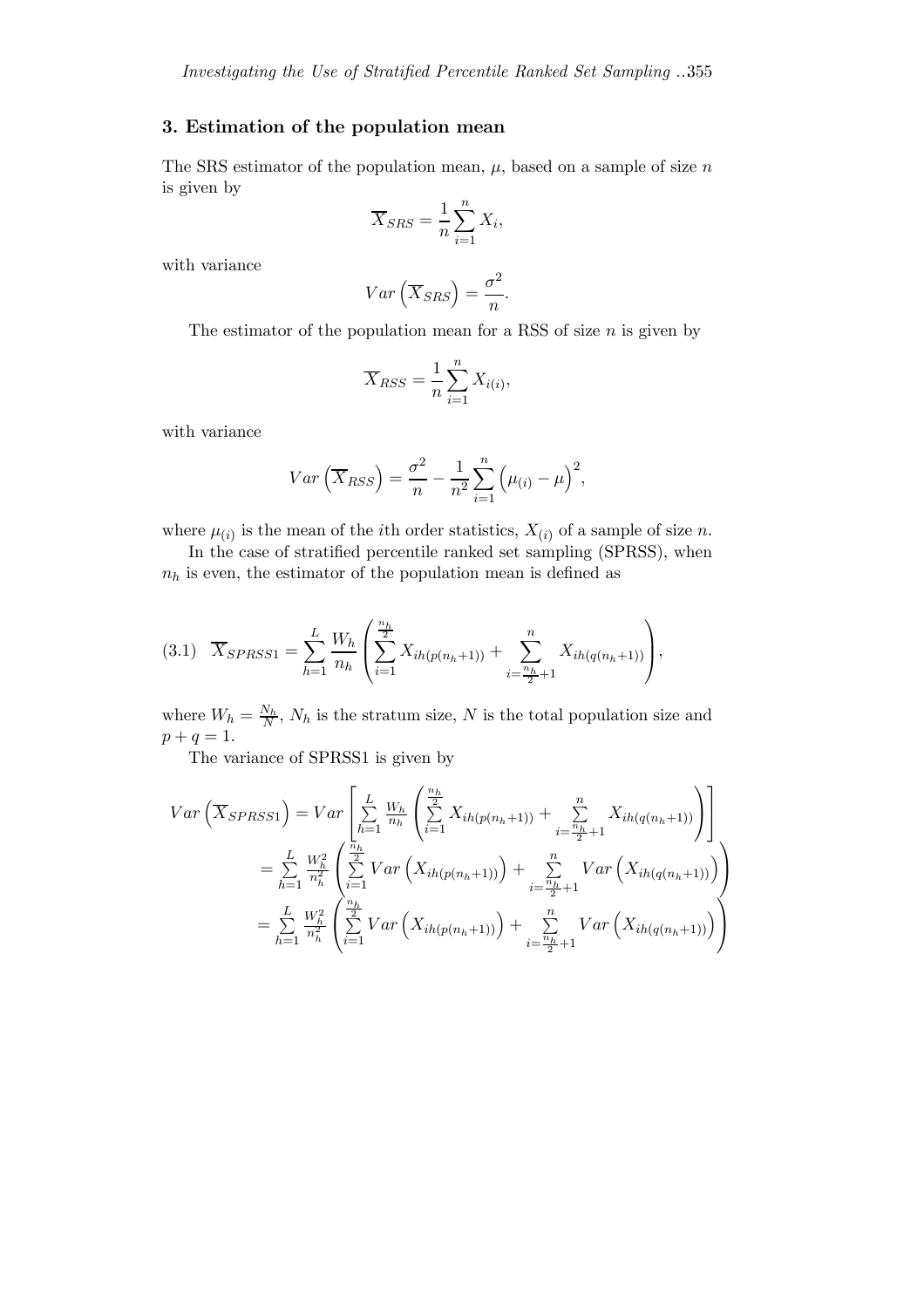(3.2) 
$$
= \sum_{h=1}^{L} \frac{W_h^2}{n_h^2} \left( \sum_{i=1}^{\frac{n_h}{2}} \sigma_{ih(p)}^2 + \sum_{i=\frac{n_h}{2}+1}^{n} \sigma_{ih(q)}^2 \right).
$$

When  $n_h$  is odd, the SPRSS estimator of the population mean is given by

$$
\overline{X}_{SPRSS2} = \sum_{h=1}^{L} \frac{W_h}{n_h} \left( \sum_{i=1}^{\frac{n_h-1}{2}} X_{ih(p(n_h+1))} + \sum_{i=\frac{n_h-1}{2}+2}^{n_h} X_{ih(q(n_h+1))} + X_{ih(\frac{n_h+1}{2})} \right)
$$
\n(3.3)

and the variance of SPRSS2 is

$$
Var\left(\overline{X}_{SPRSS2}\right) =
$$
\n
$$
Var\left[\sum_{h=1}^{L} \frac{W_h}{n_h} \left( \sum_{i=1}^{\frac{n_h-1}{2}} X_{ih(p(n_h+1))} + \sum_{i=\frac{n_h-1}{2}+2}^{n_h} X_{ih(q(n_h+1))} + X_{ih\left(\frac{n_h+1}{2}\right)} \right) \right]
$$
\n
$$
= \sum_{h=1}^{L} \frac{W_h^2}{n_h^2} \left( \sum_{i=1}^{\frac{n_h-1}{2}} Var\left(X_{ih(p(n_h+1))}\right) + \sum_{i=\frac{n_h-1}{2}+2}^{n_h} Var\left(X_{ih(q(n_h+1))}\right)
$$
\n
$$
+ Var\left(X_{ih\left(\frac{n_h+1}{2}\right)}\right)
$$
\n
$$
Var\left(X_{ih\left(\frac{n_h+1}{2}\right)}\right)
$$

(3.4) 
$$
= \sum_{h=1}^{L} \frac{W_h^2}{n_h^2} \left( \sum_{i=1}^{\frac{n_h-1}{2}} \sigma_{ih(p)}^2 + \sum_{i=\frac{n_h-1}{2}+2}^{n_h} \sigma_{ih(q)}^2 + \sigma_{ih(q)}^2 \right)
$$

**Property 1:** If the underlying distribution is symmetric about  $\mu$ ,  $ih(q2)$ then  $E\left(\overline{X}_{SPRSS1}\right) = \mu$  and  $E\left(\overline{X}_{SPRSS2}\right) = \mu$ . **Proof:** If  $n_h$  is even, we have

$$
E\left(\overline{X}_{SPRSS2}\right) = E\left[\sum_{h=1}^{L} \frac{W_h}{n_h} \left( \sum_{i=1}^{n_h} X_{ih(p(n_h+1))} + \sum_{i=\frac{n_h}{2}+1}^{n} X_{ih(q(n_h+1))} \right) \right]
$$
  
\n
$$
= \sum_{h=1}^{L} \frac{W_h}{n_h} \left( \sum_{i=1}^{n_h} E\left(X_{ih(p(n_h+1))}\right) + \sum_{i=\frac{n_h}{2}+1}^{n} E\left(X_{ih(q(n_h+1))}\right) \right)
$$
  
\n
$$
= \sum_{h=1}^{L} \frac{W_h}{n_h} \left( \sum_{i=1}^{\frac{n_h}{2}} \mu_{h(p)} + \sum_{i=\frac{n_h}{2}+1}^{n} \mu_{h(q)} \right),
$$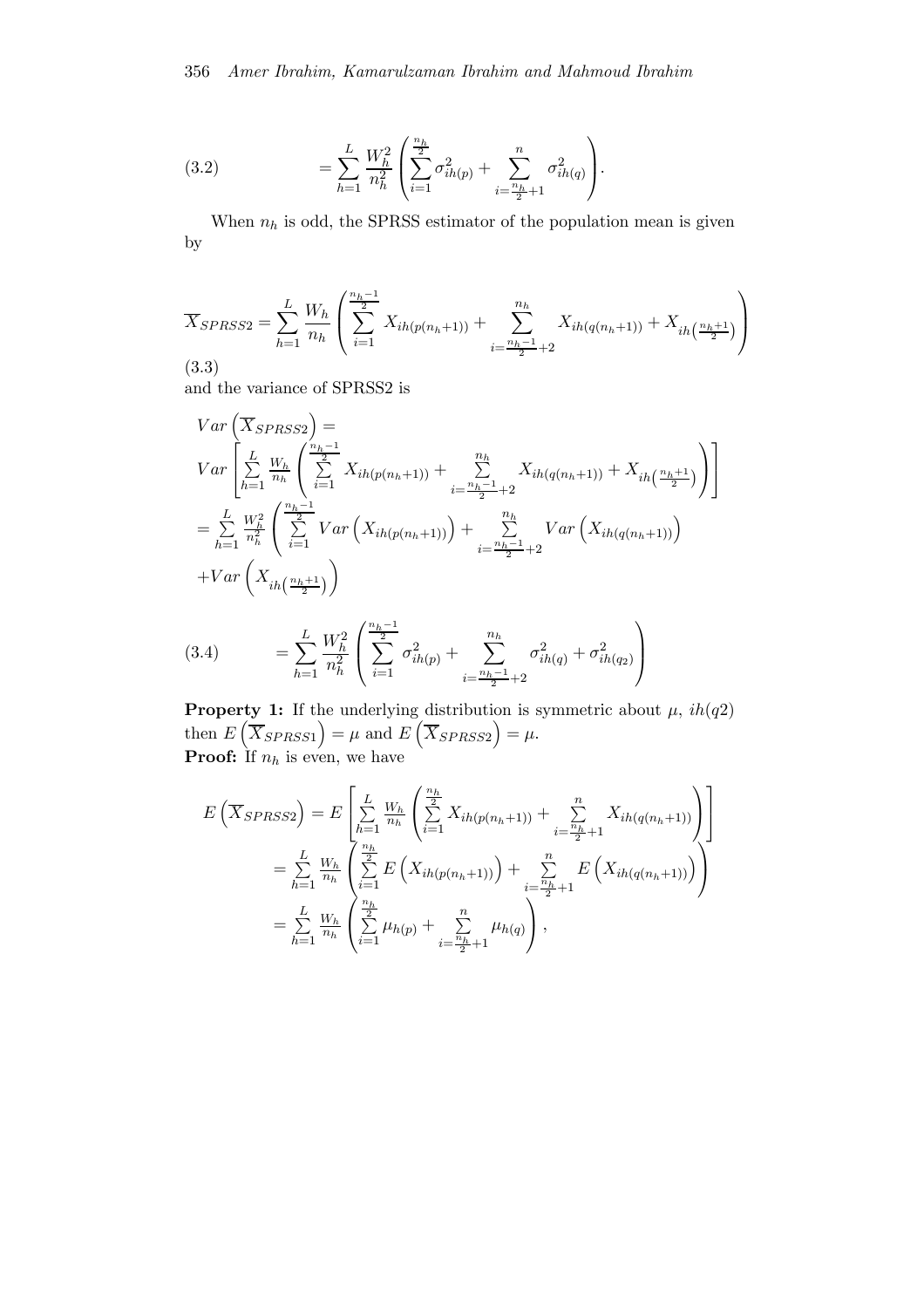where  $\mu_{h(p)}$  and  $\mu_{h(q)}$  are the means of the order statistics which correspond to the pth and qth percentiles, respectively. Since the distribution is symmetric about  $\mu$ , then  $\mu_{h(p)} + \mu_{h(q)} = 2\mu$ . Therefore, we have

$$
E\left(\overline{X}_{SPRSS1}\right) = \sum_{h=1}^{L} \frac{W_h}{n_h} \left(\frac{n_h}{2} \mu_{h(p)} + \frac{n_h}{2} \mu_{h(q)}\right)
$$
  
= 
$$
\sum_{h=1}^{L} \frac{W_h}{n_h} \left(\frac{n_h}{2} \left(\mu_{h(p)} + \mu_{h(q)}\right)\right)
$$
  
= 
$$
\sum_{h=1}^{L} \frac{W_h}{n_h} \left(\frac{n_h}{2} \left(2\mu_h\right)\right)
$$
  
= 
$$
\sum_{h=1}^{L} W_h \mu_h = \mu.
$$

If  $n_h$  is odd, then

$$
E\left(\overline{X}_{SPRSS2}\right) =
$$
\n
$$
E\left[\sum_{h=1}^{L} \frac{W_h}{n_h} \left( \sum_{i=1}^{\frac{n_h-1}{2}} X_{ih(p(n_h+1))} + \sum_{i=\frac{n_h-1}{2}+2}^{n_h} X_{ih(q(n_h+1))} + X_{ih\left(\frac{n_h+1}{2}\right)} \right) \right]
$$
\n
$$
= \sum_{h=1}^{L} \frac{W_h}{n_h} \left( \sum_{i=1}^{\frac{n_h-1}{2}} E\left(X_{ih(p(n_h+1))}\right) + \sum_{i=\frac{n_h-1}{2}+2}^{n_h} E\left(X_{ih(q(n_h+1))}\right) + E\left(X_{ih\left(\frac{n_h+1}{2}\right)}\right) \right)
$$
\n
$$
= \sum_{h=1}^{L} \frac{W_h}{n_h} \left(\sum_{i=1}^{\frac{n_h-1}{2}} \mu_{h(p)} + \sum_{i=\frac{n_h-1}{2}+2}^{n_h} \mu_{h(q)} + \mu_{h(q_2)} \right),
$$

where  $\mu_{h(p)}$  is the mean for the pth percentile in the first  $\left(\frac{n_h-1}{2}\right)$ ) samples in stratum h.  $\mu_{h(q)}$  is the mean for the qth percentile in the last  $\left(\frac{n_h-1}{2}\right)$  $\frac{1}{\text{sam}}$ ples in stratum h.  $\mu_h$  is the mean for the stratum h. Since the distribution is symmetric about  $\mu$ , then we have  $\mu_{h(p)} + \mu_{h(p)} = 2\mu_h$ . Therefore,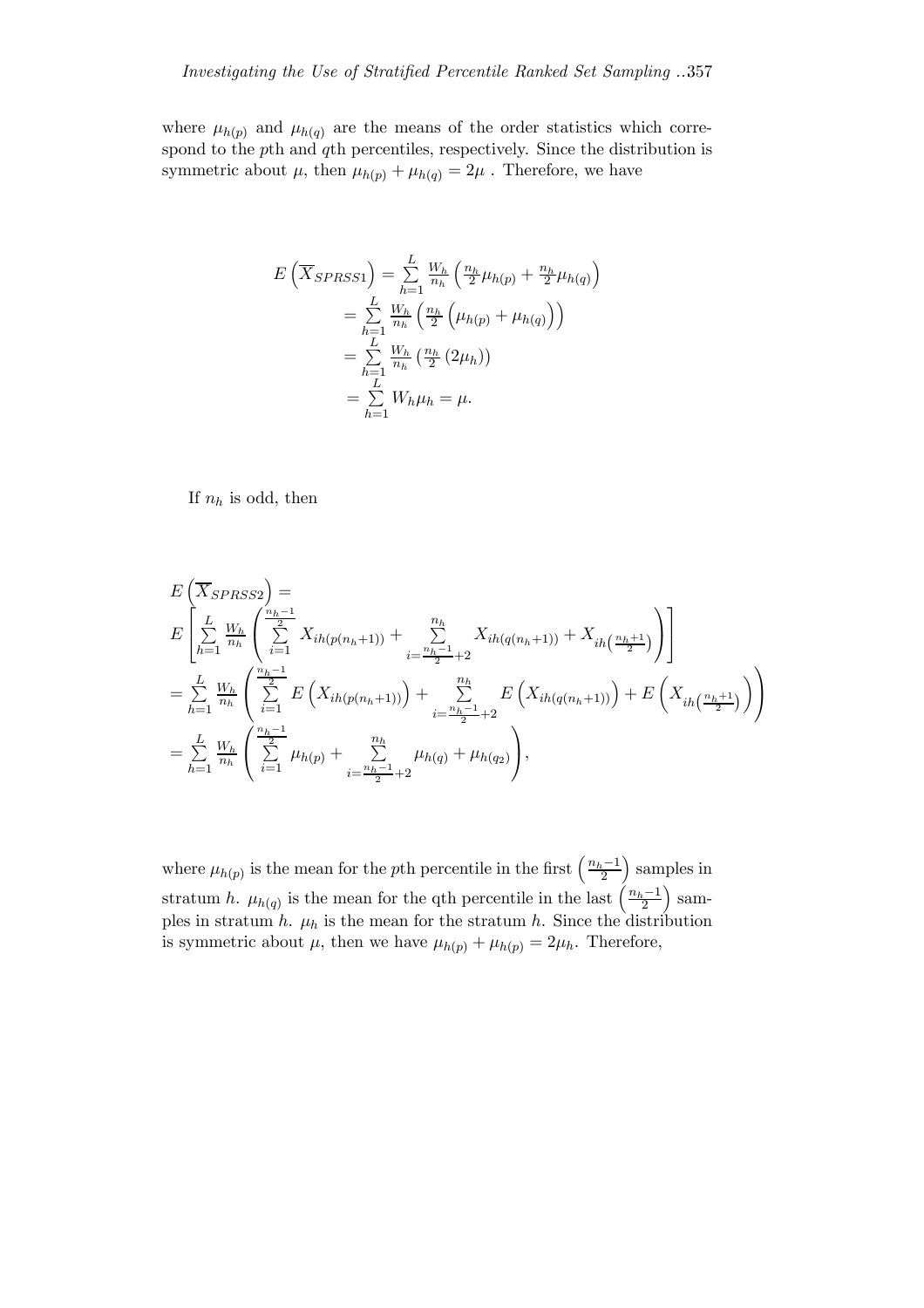$$
E\left(\overline{X}_{SPRSS2}\right) = \sum_{h=1}^{L} \frac{W_h}{n_h} \left[ \left(\frac{n_h - 1}{2}\right) \mu_{h(p)} + \left(\frac{n_h - 1}{2}\right) \mu_{h(q)} + \mu_h \right]
$$
  
\n
$$
= \sum_{h=1}^{L} \frac{W_h}{n_h} \left[ \left(\frac{n_h - 1}{2}\right) \left(\mu_{h(p)} + \mu_{h(q)}\right) + \mu_h \right]
$$
  
\n
$$
= \sum_{h=1}^{L} \frac{W_h}{n_h} \left[ \left(\frac{n_h - 1}{2}\right) 2\mu_h + \mu_h \right]
$$
  
\n
$$
= \sum_{h=1}^{L} \frac{W_h}{n_h} \left( (n_h - 1) \mu_h + \mu_h \right)
$$
  
\n
$$
= \sum_{h=1}^{L} \frac{W_h}{n_h} \left( n_h \mu_h \right)
$$
  
\n
$$
= \sum_{h=1}^{L} W_h \mu_h = \mu.
$$

**Property 2:** If the distribution is symmetric about  $\mu$ , then

$$
Var\left(\overline{X}_{SPRSS1}\right) < Var\left(\overline{X}_{SRS}\right)
$$

and  $Var\left(\overline{X}_{SPRSS2}\right) < Var\left(\overline{X}_{SRS}\right)$ .

Proof: If the sample size is even, the variance of

$$
\overline{X}_{SPRSS1}
$$

is given by  $Var\left(\overline{X}_{SPRSS1}\right) = \sum_{i=1}^{L}$  $h=1$  $\frac{W_h^2}{n_h}\sigma_{ih(q)}^2$ . But  $\sigma_{ih(q)}^2 < \sigma_h^2$  for each stratum  $h = 1, 2, \dots, L$ , which implies that

$$
Var\left(\overline{X}_{SPRSS1}\right) = \sum_{h=1}^{L} \frac{W_h^2}{n_h} \sigma_{ih(q)}^2 < \sum_{h=1}^{L} \frac{W_h^2}{n_h} \sigma_h^2 = Var(\text{SSRS}) < Var(\overline{X}_{SRS}).
$$

The proof is the same for odd sample size.

### 4. Simulation study

In this section, a simulation study is designed for symmetric and asymmetric distributions with samples of sizes  $n = 7, 12, 14, 15, 18$  to compare the SPRSS with the SRS, SSRS and SRSS methods. Without loss of generality, we assumed that the population is partitioned into two or three strata. Using 100000 replications, estimates of the means, variances and mean square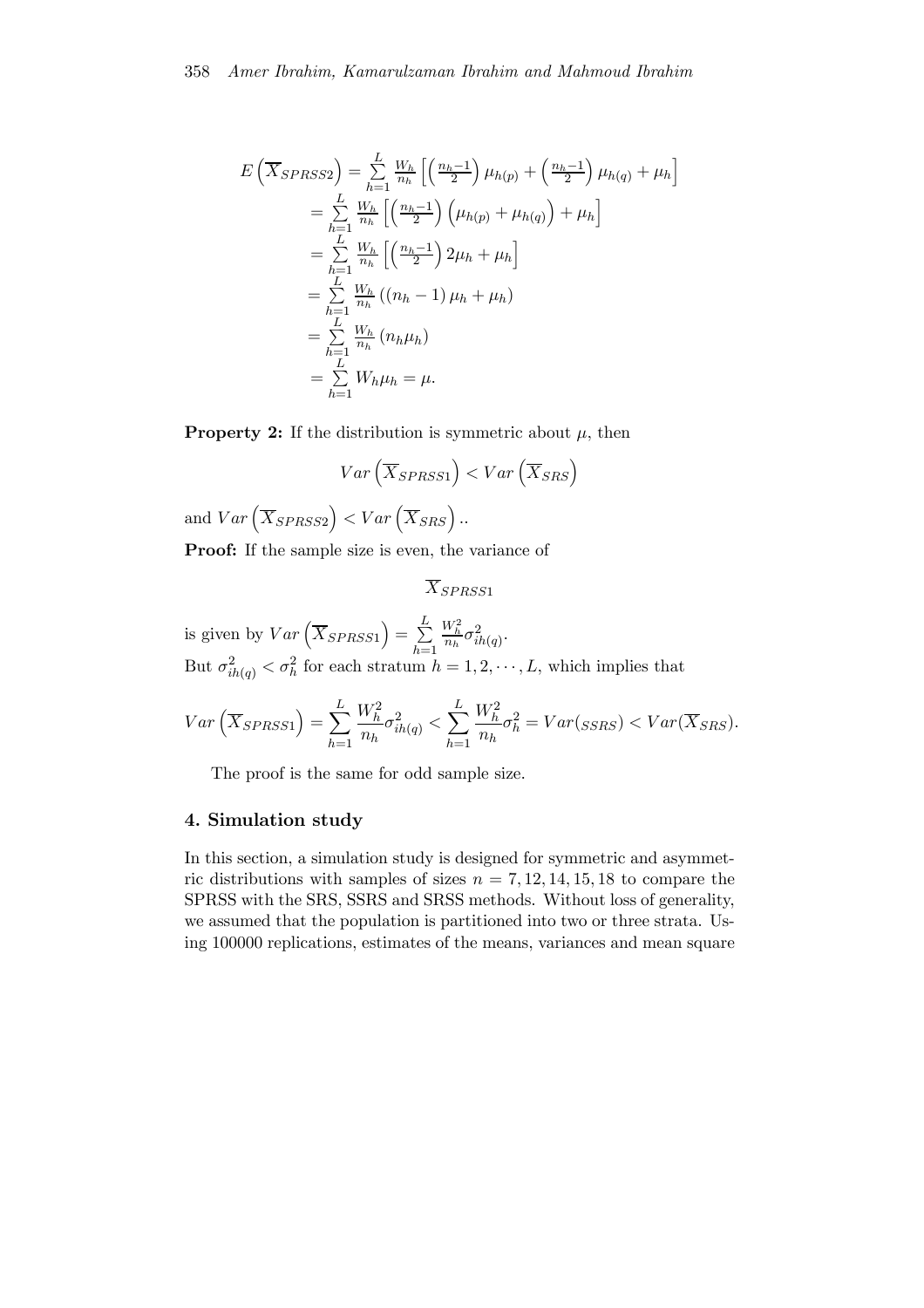errors are computed. The efficiency of SPRSS relative to SRS, SSRS and SRSS when the parent distribution is symmetric is given by

$$
eff\left(\overline{X}_{SPRSS}, \overline{X}_M\right) = \frac{Var\left(\overline{X}_M\right)}{Var\left(\overline{X}_{SPRSS}\right)},
$$

 $M = SRS, SSRS, SRSS,$  and when the distribution is asymmetric

$$
eff\left(\overline{X}_{SPRSS}, \overline{X}_M\right) = \frac{MSE\left(\overline{X}_M\right)}{MSE\left(\overline{X}_{SPRSS}\right)},
$$

where MSE is the mean square error.

In Table 1 to Table 6 we summarized the efficiency values of the estimators, while in Table 7 the bias values of the estimators for the mean of asymmetric distributions considered in this study are presented.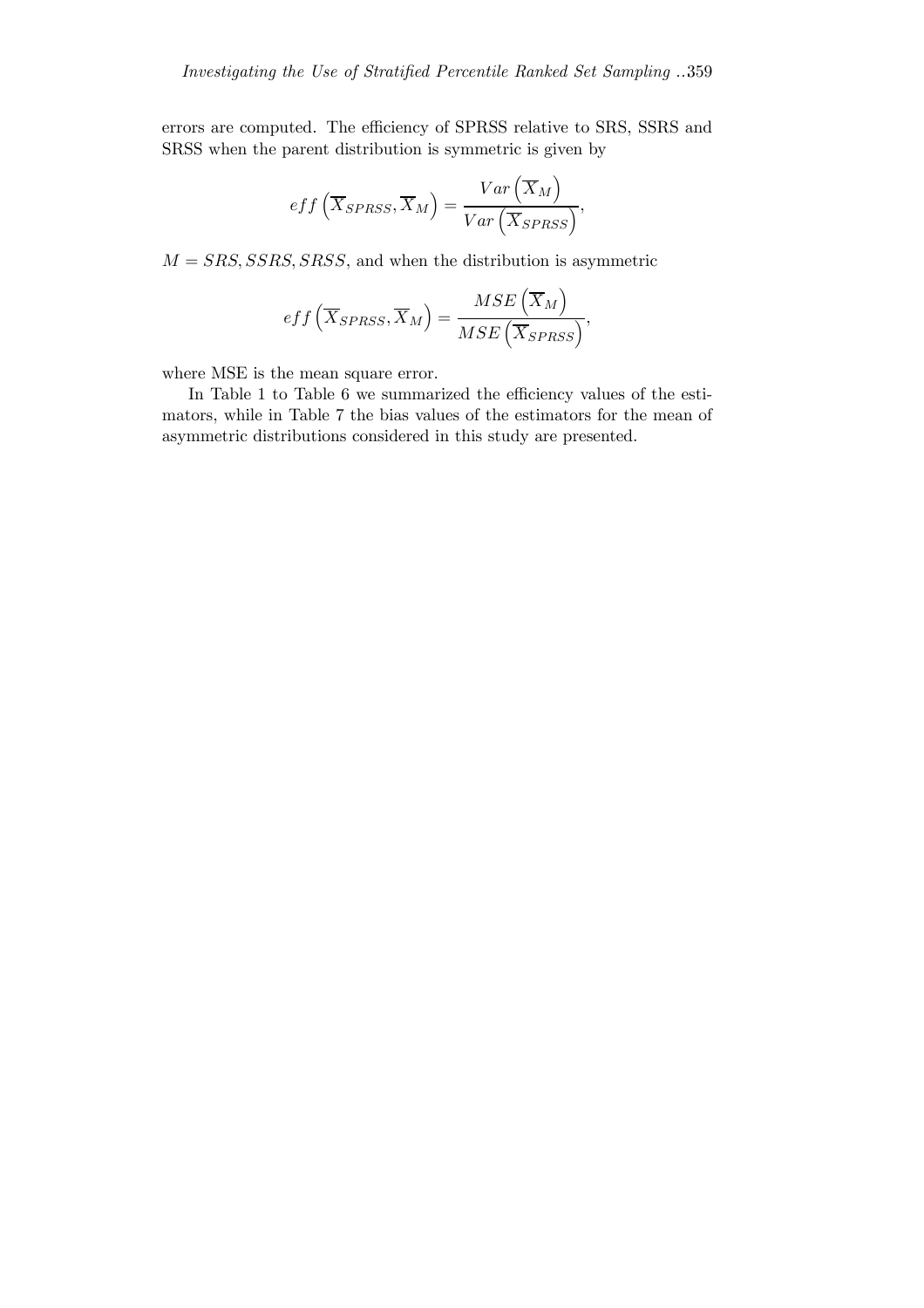|                 | Р   | $eff(X_{SPRSS},\overline{X}_{SRSS})$ | $eff(X_{SPRSS},\overline{X}_{SSRS})$ | $eff(X_{SPRSS}, X_{SRS})$ |
|-----------------|-----|--------------------------------------|--------------------------------------|---------------------------|
| Uniform $(0,1)$ | 20% | 1.1828                               | 1.1517                               | 1.1345                    |
|                 | 30% | 1.5860                               | 2.0877                               | 2.0526                    |
|                 | 40% | 3.2800                               | 3.4400                               | 3.3600                    |
| Normal $(0,1)$  | 20% | 1.5208                               | 1.5578                               | 1.6336                    |
|                 | 30% | 3.0725                               | 2.3023                               | 2.2773                    |
|                 | 40% | 4.7656                               | 5.6797                               | 5.5781                    |
| Student T (3)   | 20% | 2.1553                               | 2.5678                               | 2.4287                    |
|                 | 30% | 3.7014                               | 3.8071                               | 3.8232                    |
|                 | 40% | 6.5019                               | 8.2113                               | 7.9245                    |
| Geometric (0.5) | 20% | 1.0058                               | 1.1247                               | 1.3992                    |
|                 | 30% | 2.8384                               | 2.9024                               | 2.8013                    |
|                 | 40% | 3.2565                               | 3.5043                               | 3.4630                    |
| Beta(5,2)       | 20% | 1,3750                               | 1.1875                               | 1.1250                    |
|                 | 30% | 1.8000                               | 1,9000                               | 1.8000                    |
|                 | 40% | 3.5268                               | 3.2314                               | 3.1140                    |
| Weibull $(1,2)$ | 20% | 1.7381                               | 1.8571                               | 1.8214                    |
|                 | 30% | 2.5345                               | 2.9897                               | 2.6379                    |
|                 | 40% | 4.1786                               | 4.5714                               | 4.5000                    |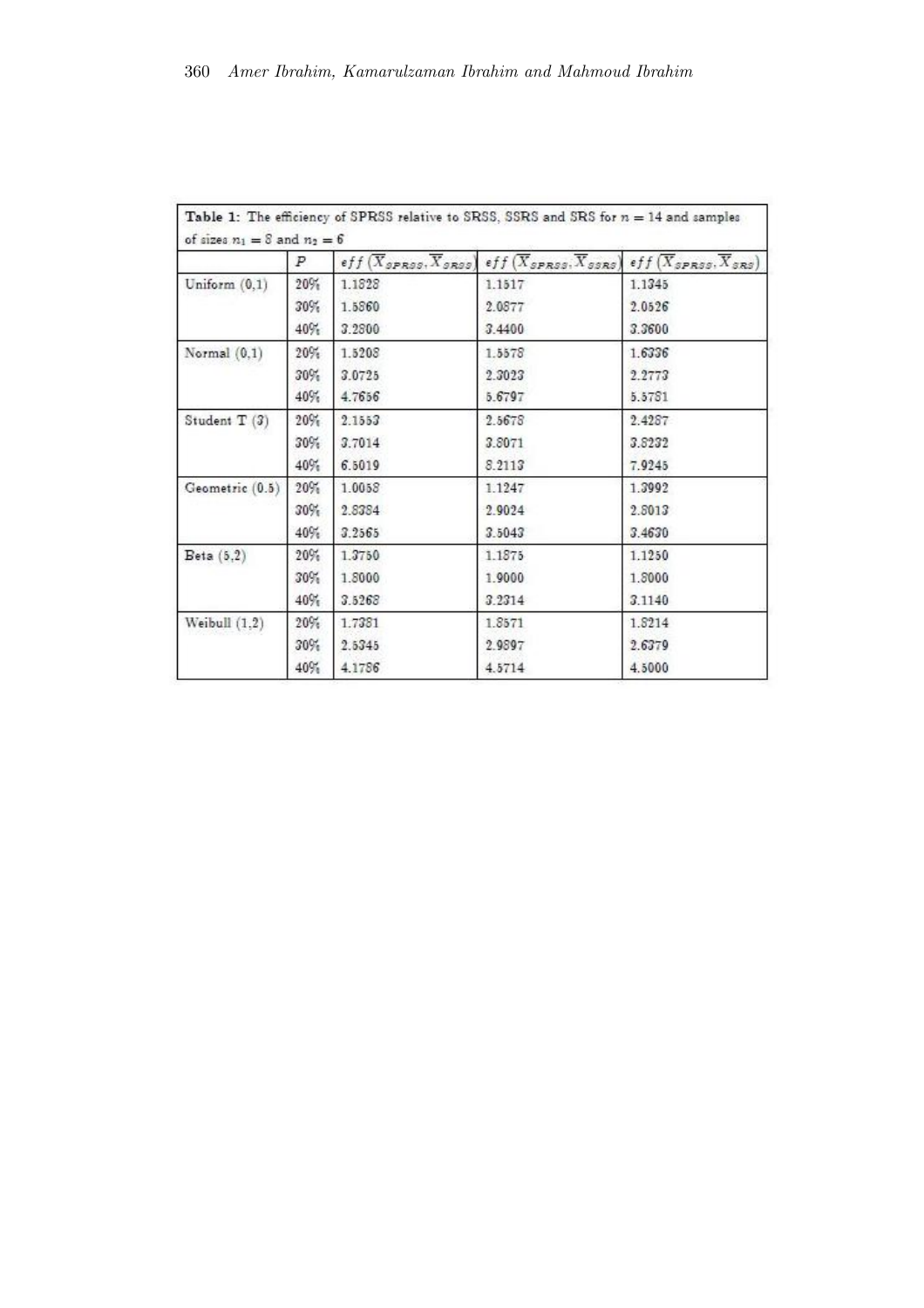|                   | $\boldsymbol{P}$ |        | $\widehat{eff(X_{SPRSS}, X_{SRSS})}$ eff $(X_{SPRSS}, X_{SSRS})$ eff $(X_{SPRSS}, X_{SRS})$ |        |
|-------------------|------------------|--------|---------------------------------------------------------------------------------------------|--------|
| Uniform $(0,1)$   | 20%              | 1.3440 | 1.8680                                                                                      | 1.8520 |
|                   | 30%              | 2.1044 | 2.0097                                                                                      | 2.1750 |
|                   | 40%              | 2.1137 | 2.2431                                                                                      | 2.3345 |
| Normal $(0,1)$    | 20%              | 1.9521 | 1.2206                                                                                      | 1.2100 |
|                   | 30%              | 2.3041 | 1.9804                                                                                      | 1.8232 |
|                   | 40%              | 2.9172 | 3.3480                                                                                      | 3.2344 |
| Student $T(3)$    | 20%              | 2.8528 | 3.0891                                                                                      | 3.0697 |
|                   | 30%              | 3.5498 | 4.3955                                                                                      | 4.3092 |
|                   | 40%              | 4.3260 | 5.9241                                                                                      | 5.2762 |
| Geometric $(0.5)$ | 20%              | 2.6179 | 2.5990                                                                                      | 2.5437 |
|                   | 30%              | 3.0745 | 3.0711                                                                                      | 3.1328 |
|                   | 40%              | 3.0875 | 3.0725                                                                                      | 3.1175 |
| Beta $(5,2)$      | 20%              | 1.1394 | 1.0606                                                                                      | 1.0905 |
|                   | 30%              | 1.9593 | 2.1604                                                                                      | 2.0714 |
|                   | 40%              | 2.5636 | 2.6636                                                                                      | 2.5647 |
| Weibull $(1,2)$   | 20%              | 1.1090 | 1.0081                                                                                      | 1.0968 |
|                   | 30%              | 1.5931 | 1.3085                                                                                      | 1.4853 |
|                   | 40%              | 1.7891 | 1.6922                                                                                      | 1.7074 |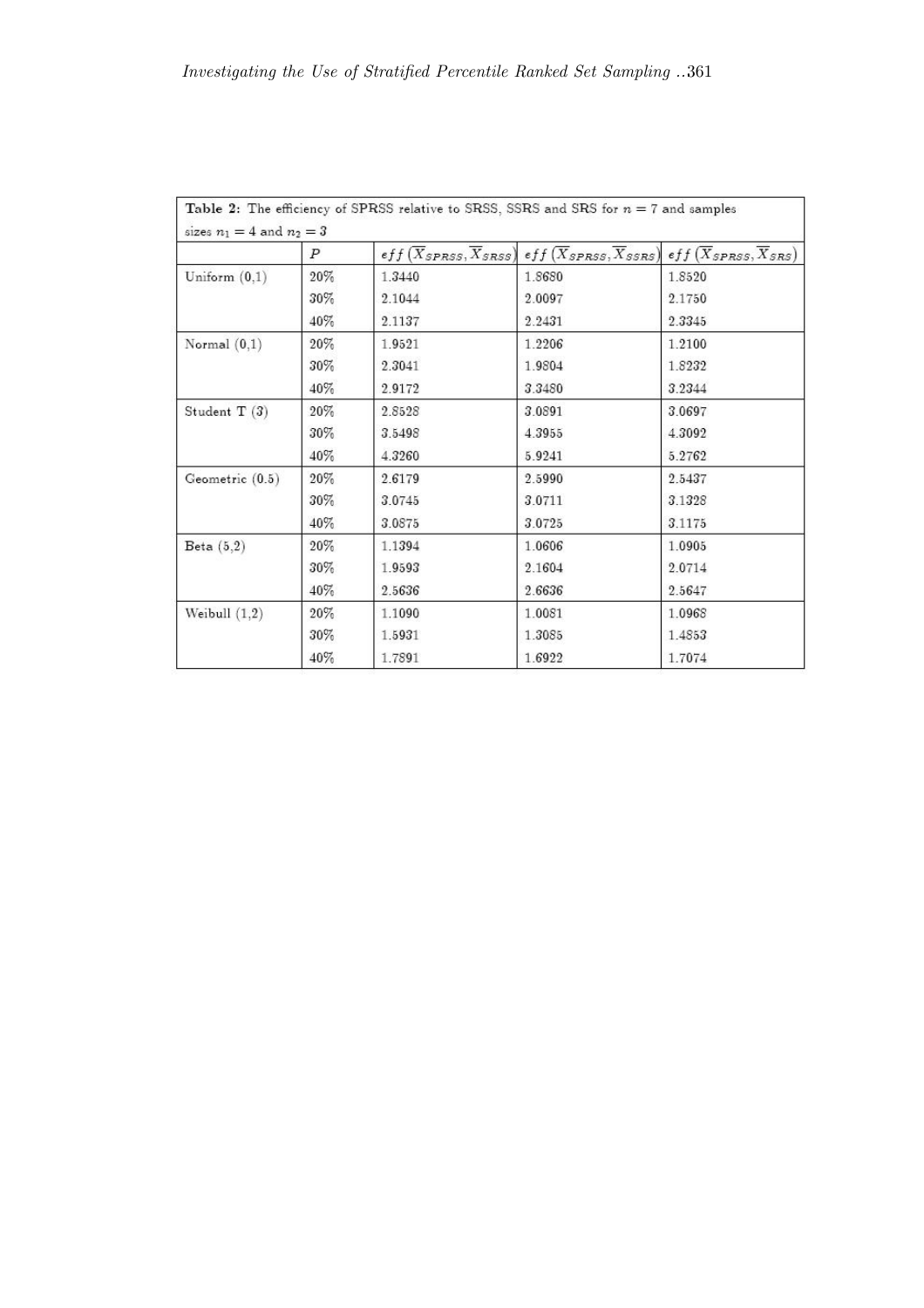|                 | Р   | $eff(\overline{X}_{SPRSS}, \overline{X}_{SRSS})$ | $_{eff}\left( \overline{X}_{SPRSS},\overline{X}_{SSRS}\right)$ eff $\left( \overline{X}_{SPRSS},\overline{X}_{SRS}\right)$ |        |
|-----------------|-----|--------------------------------------------------|----------------------------------------------------------------------------------------------------------------------------|--------|
| Uniform $(0,1)$ | 20% | 1.8451                                           | 1.7961                                                                                                                     | 1.7765 |
|                 | 30% | 2.5200                                           | 2.9800                                                                                                                     | 2.7800 |
|                 | 40% | 4.9913                                           | 2.2174                                                                                                                     | 4.1080 |
| Normal $(0,1)$  | 20% | 2.6335                                           | 3.7738                                                                                                                     | 3.7538 |
|                 | 30% | 3.9541                                           | 4.8349                                                                                                                     | 4.6514 |
|                 | 40% | 4.2795                                           | 5.6818                                                                                                                     | 5.2101 |
| Student $T(3)$  | 20% | 3.2145                                           | 3.2300                                                                                                                     | 3.1196 |
|                 | 30% | 4.1058                                           | 3.4658                                                                                                                     | 3.3209 |
|                 | 40% | 5.7732                                           | 4.1486                                                                                                                     | 4.2331 |
| Geometric (0.5) | 20% | 1.0586                                           | 1.5624                                                                                                                     | 1.5447 |
|                 | 30% | 2.0228                                           | 2.5095                                                                                                                     | 2.3308 |
|                 | 40% | 3.4332                                           | 3.9312                                                                                                                     | 3.7409 |
| Beta(5,2)       | 20% | 1.6333                                           | 1.4333                                                                                                                     | 1.4000 |
|                 | 30% | 2.7692                                           | 2.6923                                                                                                                     | 2.6154 |
|                 | 40% | 2.9960                                           | 3.1456                                                                                                                     | 3.2208 |
| Weibull $(1,2)$ | 20% | 1.2806                                           | 1.6706                                                                                                                     | 1.8483 |
|                 | 30% | 2.0693                                           | 2.5218                                                                                                                     | 2.3723 |
|                 | 40% | 3.6200                                           | 2.9800                                                                                                                     | 2.8837 |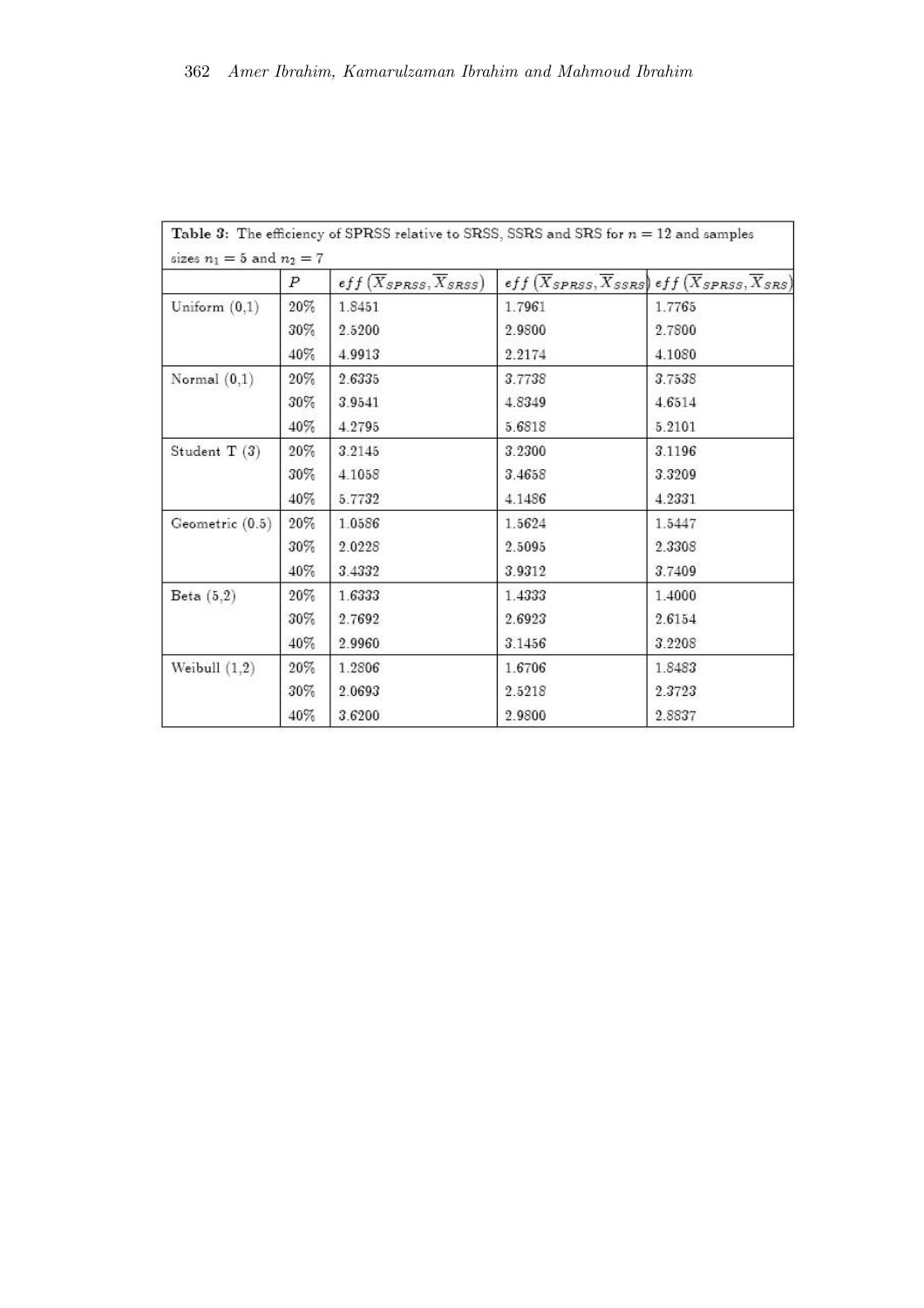| sizes $n_1 = 4$ , $n_2 = 6$ and $n_3 = 8$ . | Р   |        | $_{eff}(\overline{X}_{SPRSS}, \overline{X}_{SRSS})$ eff $(\overline{X}_{SPRSS}, \overline{X}_{SSRS})$ eff $(\overline{X}_{SPRSS}, \overline{X}_{SRS})$ |        |  |
|---------------------------------------------|-----|--------|--------------------------------------------------------------------------------------------------------------------------------------------------------|--------|--|
| Uniform $(0,1)$                             | 20% | 1.8947 | 2.5789                                                                                                                                                 | 2.4211 |  |
|                                             | 30% | 1.9950 | 3.5625                                                                                                                                                 | 3.6750 |  |
|                                             | 40% | 2.1693 | 4.5613                                                                                                                                                 | 4.3474 |  |
| Normal $(0,1)$                              | 20% | 2.2571 | 3.6074                                                                                                                                                 | 3.4049 |  |
|                                             | 30% | 3.4083 | 5.4793                                                                                                                                                 | 5.2840 |  |
|                                             | 40% | 4.8214 | 7.5000                                                                                                                                                 | 6.9107 |  |
| Student T (3)                               | 20% | 2.8412 | 2.9687                                                                                                                                                 | 2.9411 |  |
|                                             | 30% | 3.5000 | 4.5377                                                                                                                                                 | 4.8115 |  |
|                                             | 40% | 7.4014 | 8.7132                                                                                                                                                 | 8.1366 |  |
| Geometric(0.5)                              | 20% | 1.8593 | 2.0281                                                                                                                                                 | 2.1414 |  |
|                                             | 30% | 2.6932 | 3.2260                                                                                                                                                 | 3.0325 |  |
|                                             | 40% | 2.7103 | 3.4273                                                                                                                                                 | 3.3021 |  |
| Beta $(5,2)$                                | 20% | 1.1927 | 1.0859                                                                                                                                                 | 2.0601 |  |
|                                             | 30% | 2.1643 | 3.1298                                                                                                                                                 | 3.6878 |  |
|                                             | 40% | 2.8471 | 3.3330                                                                                                                                                 | 3.7958 |  |
| Weibull $(1,2)$                             | 20% | 1.6200 | 2.5200                                                                                                                                                 | 2.3800 |  |
|                                             | 30% | 2.2300 | 3.3400                                                                                                                                                 | 3.1600 |  |
|                                             | 40% | 2.9455 | 3.4873                                                                                                                                                 | 3.1951 |  |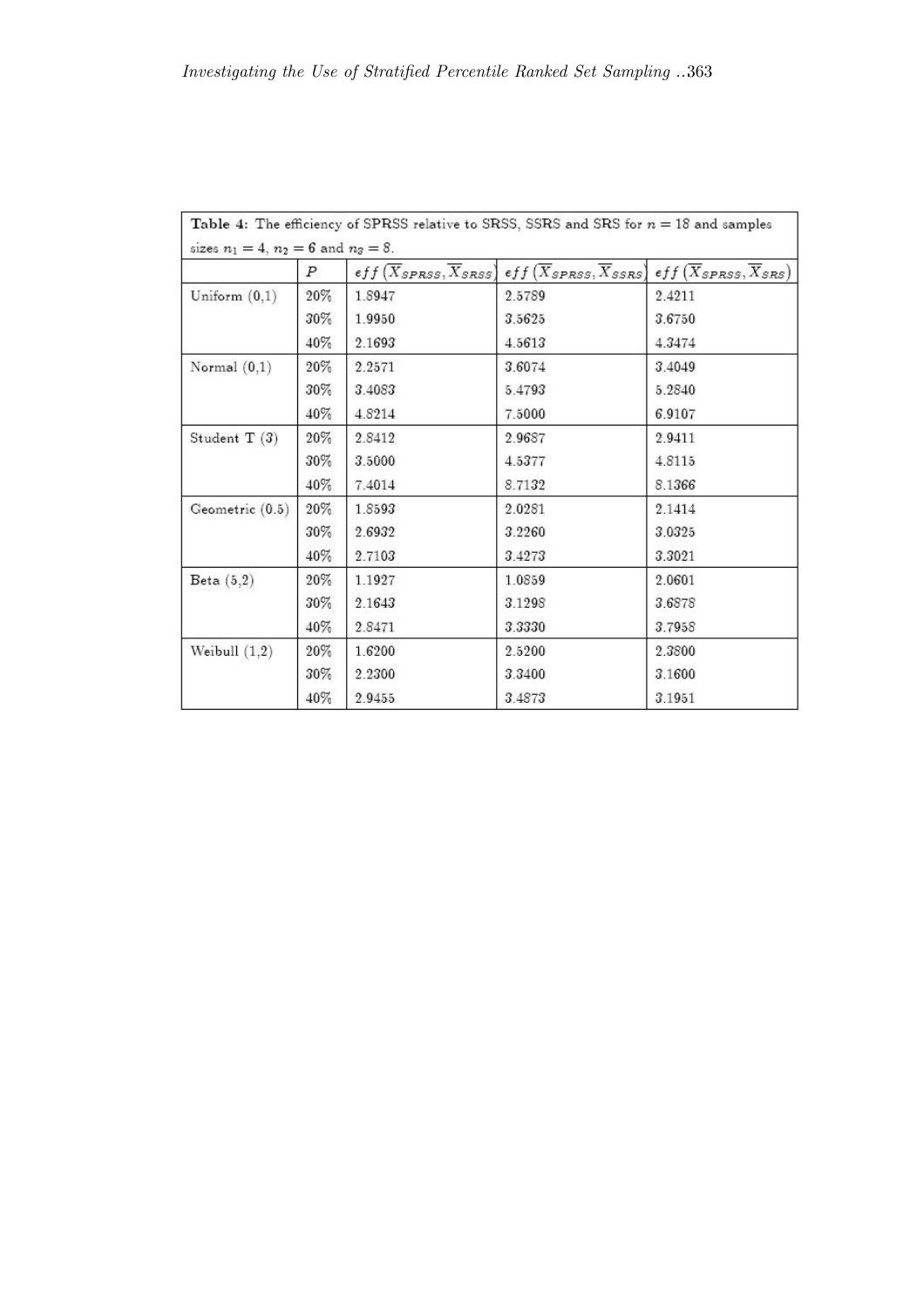|                   | Ρ   |        | $\widehat{eff(X_{SPRSS}, X_{SRSS})}$ eff $(X_{SPRSS}, X_{SSRS})$ eff $(X_{SPRSS}, X_{SRS})$ |        |  |
|-------------------|-----|--------|---------------------------------------------------------------------------------------------|--------|--|
| Uniform $(0,1)$   | 20% | 1.0909 | 2.7273                                                                                      | 2.5455 |  |
|                   | 30% | 2.2000 | 3.5000                                                                                      | 3.8000 |  |
|                   | 40% | 3.9091 | 5.4545                                                                                      | 4.9909 |  |
| Normal $(0,1)$    | 20% | 1.1930 | 3.6349                                                                                      | 3.5977 |  |
|                   | 30% | 2.3750 | 5.1750                                                                                      | 5.2500 |  |
|                   | 40% | 2.9684 | 5.8342                                                                                      | 5.4632 |  |
| Student $T(3)$    | 20% | 2.1549 | 2.9970                                                                                      | 2.8256 |  |
|                   | 30% | 3.1709 | 4.1709                                                                                      | 4.1966 |  |
|                   | 40% | 4.0198 | 6.2099                                                                                      | 5.9842 |  |
| Geometric $(0.5)$ | 20% | 1.4494 | 2.1685                                                                                      | 2.0112 |  |
|                   | 30% | 3.1542 | 6.3391                                                                                      | 5.8637 |  |
|                   | 40% | 3.5786 | 6.4786                                                                                      | 5.9429 |  |
| Beta $(5,2)$      | 20% | 1.0709 | 2.3134                                                                                      | 2.1849 |  |
|                   | 30% | 1.7906 | 3.9138                                                                                      | 3.7497 |  |
|                   | 40% | 2.7355 | 4.1160                                                                                      | 4.2207 |  |
| Weibull $(1,2)$   | 20% | 1.7647 | 2.5294                                                                                      | 2.2059 |  |
|                   | 30% | 2.9000 | 4.6222                                                                                      | 4.3778 |  |
|                   | 40% | 3.9500 | 5.1333                                                                                      | 5.1167 |  |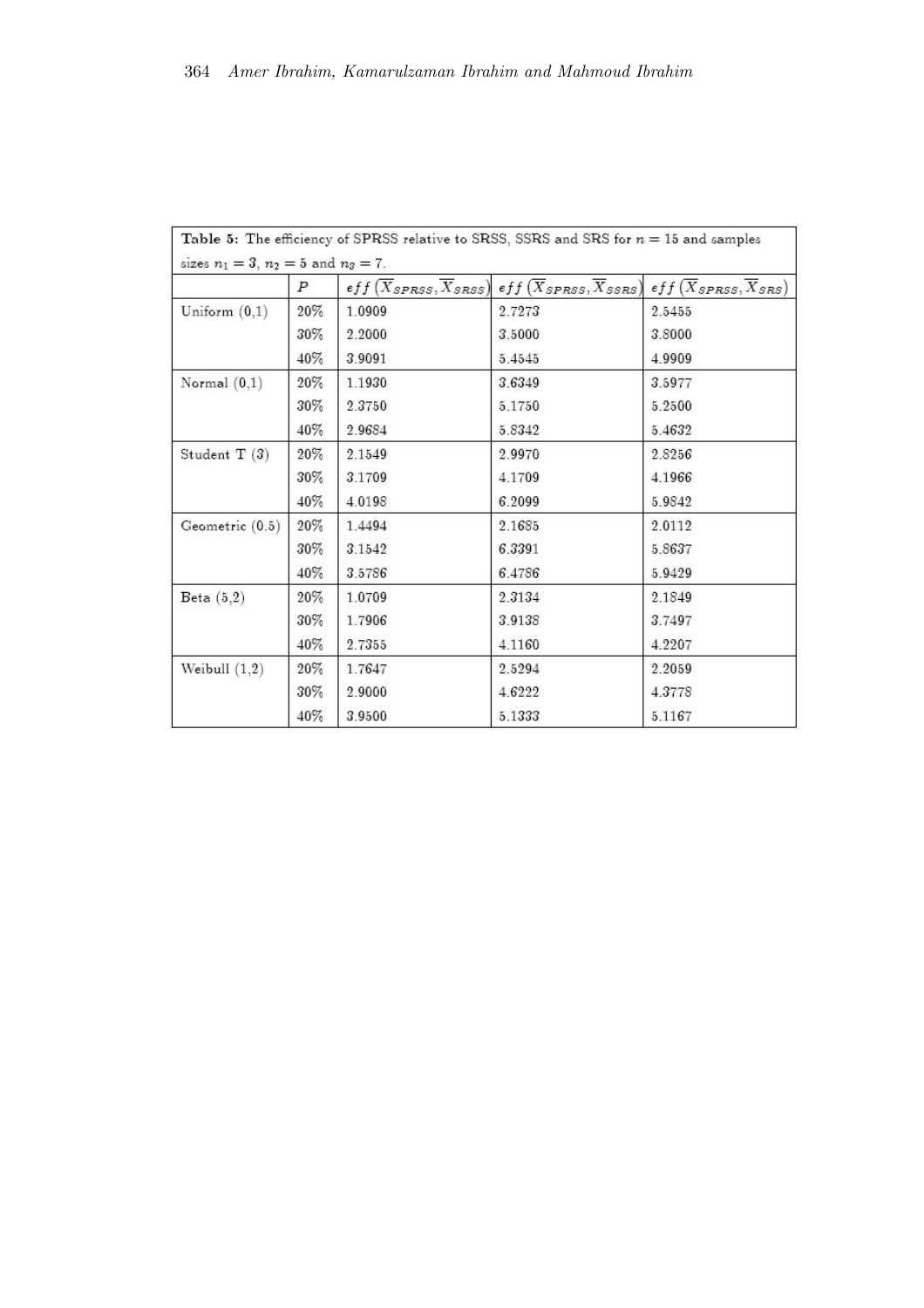|                 | $\epsilon ff(\overline{X}_{SPRSS}, \overline{X}_{SRSS})$<br>Ρ |        | $eff(\overline{X}_{SPRSS}, \overline{X}_{SSRS})$ | $eff(\overline{X}_{SPRSS}, \overline{X}_{SRS})$ |  |
|-----------------|---------------------------------------------------------------|--------|--------------------------------------------------|-------------------------------------------------|--|
| Uniform $(0,1)$ | 20%                                                           | 1.0652 | 1.0217                                           | 1.0000                                          |  |
|                 | 30%                                                           | 1.5000 | 2.6786                                           | 2.6429                                          |  |
|                 | 40%                                                           | 3.2500 | 3.3500                                           | 3.3000                                          |  |
| Normal $(0,1)$  | 20%                                                           | 1.0668 | 1.3886                                           | 1.3762                                          |  |
|                 | $30\%$                                                        | 2.6777 | 3.4239                                           | 3.4112                                          |  |
|                 | 40%                                                           | 4.8698 | 5.8425                                           | 5.8082                                          |  |
| Student $T(3)$  | 20%                                                           | 2.7574 | 2.7969                                           | 2.8507                                          |  |
|                 | $30\%$                                                        | 3.4524 | 4.4960                                           | 4.6905                                          |  |
|                 | 40%                                                           | 7.5476 | 9.4881                                           | 8.0714                                          |  |
| Geometric (0.5) | 20%                                                           | 1.0284 | 1.5183                                           | 1.5007                                          |  |
|                 | 30%                                                           | 2.5899 | 2.1304                                           | 2.0362                                          |  |
|                 | 40%                                                           | 2.6512 | 3.3393                                           | 3.3006                                          |  |
| Beta $(5,2)$    | 20%                                                           | 1.1429 | 1.0000                                           | 1.9143                                          |  |
|                 | 30%                                                           | 2.1214 | 1.7476                                           | 2.2697                                          |  |
|                 | 40%                                                           | 2.5556 | 3.4361                                           | 3.5014                                          |  |
| Weibull $(1,2)$ | 20%                                                           | 1.2212 | 1.0708                                           | 1.0531                                          |  |
|                 | $30\%$                                                        | 2.2336 | 2.1308                                           | 2.1121                                          |  |
|                 | 40%                                                           | 2.5250 | 3.0250                                           | 4.3750                                          |  |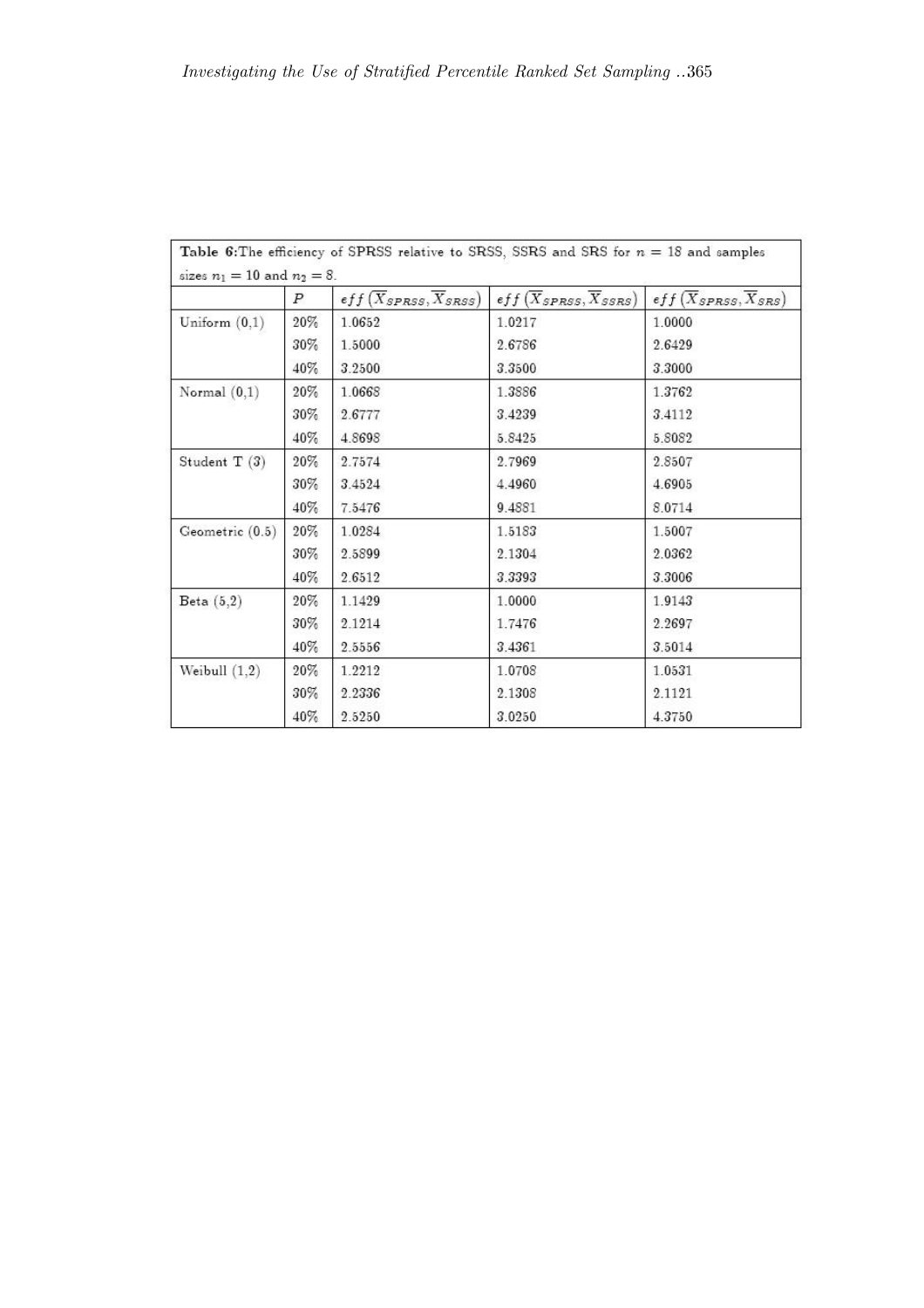|                 |                                                                       | SPRSS                            |        | SRSS   | SSRS.  | SRS    |  |
|-----------------|-----------------------------------------------------------------------|----------------------------------|--------|--------|--------|--------|--|
|                 |                                                                       | $P = 20\%$ $P = 30\%$ $P = 40\%$ |        |        |        |        |  |
|                 | when $n = 14$ , with two strata $n_1 = 8$ and $n_2 = 6$               |                                  |        |        |        |        |  |
| Geometric (0.5) | 0.0474                                                                | 0.0139                           | 0.0135 | 0.0640 | 0.0727 | 0.0716 |  |
| Beta $(5.2)$    | 0.0392                                                                | 0.0337                           | 0.0351 | 0.0360 | 0.0371 | 0.0365 |  |
| Weibull $(1,2)$ | 0.0453                                                                | 0.0473                           | 0.0484 | 0.0475 | 0.0572 | 0.0562 |  |
|                 | when $n = 7$ , with two strata $n_1 = 4$ and $n_2 = 3$                |                                  |        |        |        |        |  |
| Geometric (0.5) | 0.0141                                                                | 0.0109                           | 0.0144 | 0.0171 | 0.1453 | 0.1422 |  |
| Beta $(5,2)$    | 0.0742                                                                | 0.0774                           | 0.0524 | 0.0772 | 0.0743 | 0.0728 |  |
| Weibull $(1,2)$ | 0.0772                                                                | 0.0699                           | 0.0621 | 0.0970 | 0.1142 | 0.1120 |  |
|                 | when $n = 12$ , with two strata $n_1 = 5$ and $n_2 = 7$               |                                  |        |        |        |        |  |
| Geometric (0.5) | 0.0209                                                                | 0.0166                           | 0.0153 | 0.0421 | 0.0852 | 0.0331 |  |
| Beta $(5,2)$    | 0.0386                                                                | 0.0403                           | 0.0408 | 0.0410 | 0.0436 | 0.0426 |  |
| Weibull $(1,2)$ | 0.0540                                                                | 0.0512                           | 0.0565 | 0.0594 | 0.0671 | 0.0654 |  |
|                 | when $n = 18$ , with three strata $n_1 = 4$ , $n_2 = 6$ and $n_3 = 8$ |                                  |        |        |        |        |  |
| Geometric (0.5) | 0.0077                                                                | 0.0038                           | 0.0030 | 0.0067 | 0.0590 | 0.0555 |  |
| Beta(5,2)       | 0.0095                                                                | 0.0096                           | 0.0099 | 0.0102 | 0.0300 | 0.0284 |  |
| Weibull $(1,2)$ | 0.0121                                                                | 0.0113                           | 0.0110 | 0.0152 | 0.0462 | 0.0436 |  |
|                 | when $n = 15$ , with three strata $n_1 = 3$ , $n_2 = 5$ and $n_3 = 7$ |                                  |        |        |        |        |  |
| Geometric (0.5) | 0.0091                                                                | 0.0079                           | 0.0067 | 0.0109 | 0.0720 | 0.0668 |  |
| Beta(5.2)       | 0.0094                                                                | 0.0122                           | 0.0104 | 0.0110 | 0.0367 | 0.0340 |  |
| Weibull $(1,2)$ | 0.0141                                                                | 0.0117                           | 0.0109 | 0.0160 | 0.0565 | 0.0524 |  |
|                 | when $n = 18$ , with two strata $n_1 = 10$ and $n_2 = 8$              |                                  |        |        |        |        |  |
| Geometric (0.5) | 0.0139                                                                | 0.0045                           | 0.0043 | 0.0201 | 0.0560 | 0.0555 |  |
| Beta(6,2)       | 0.0273                                                                | 0.0292                           | 0.0259 | 0.0294 | 0.0287 | 0.0062 |  |
| Weibull $(1,2)$ | 0.0393                                                                | 0.0385                           | 0.0375 | 0.0434 | 0.0441 | 0.0437 |  |

## 5. Conclusions

In this paper, a new estimator of the population mean using SPRSS is suggested. The performance of the estimator based on SPRSS is compared with those found using SRSS, SSRS and SRS for the same number of measured units. It is found that SPRSS produces an unbiased estimator of the population mean and it is more efficient than SRSS, SSRS and SRS. Thus, the SPRSS should be more preferred than SRSS, SSRS and SRS for both symmetric and asymmetric distributions.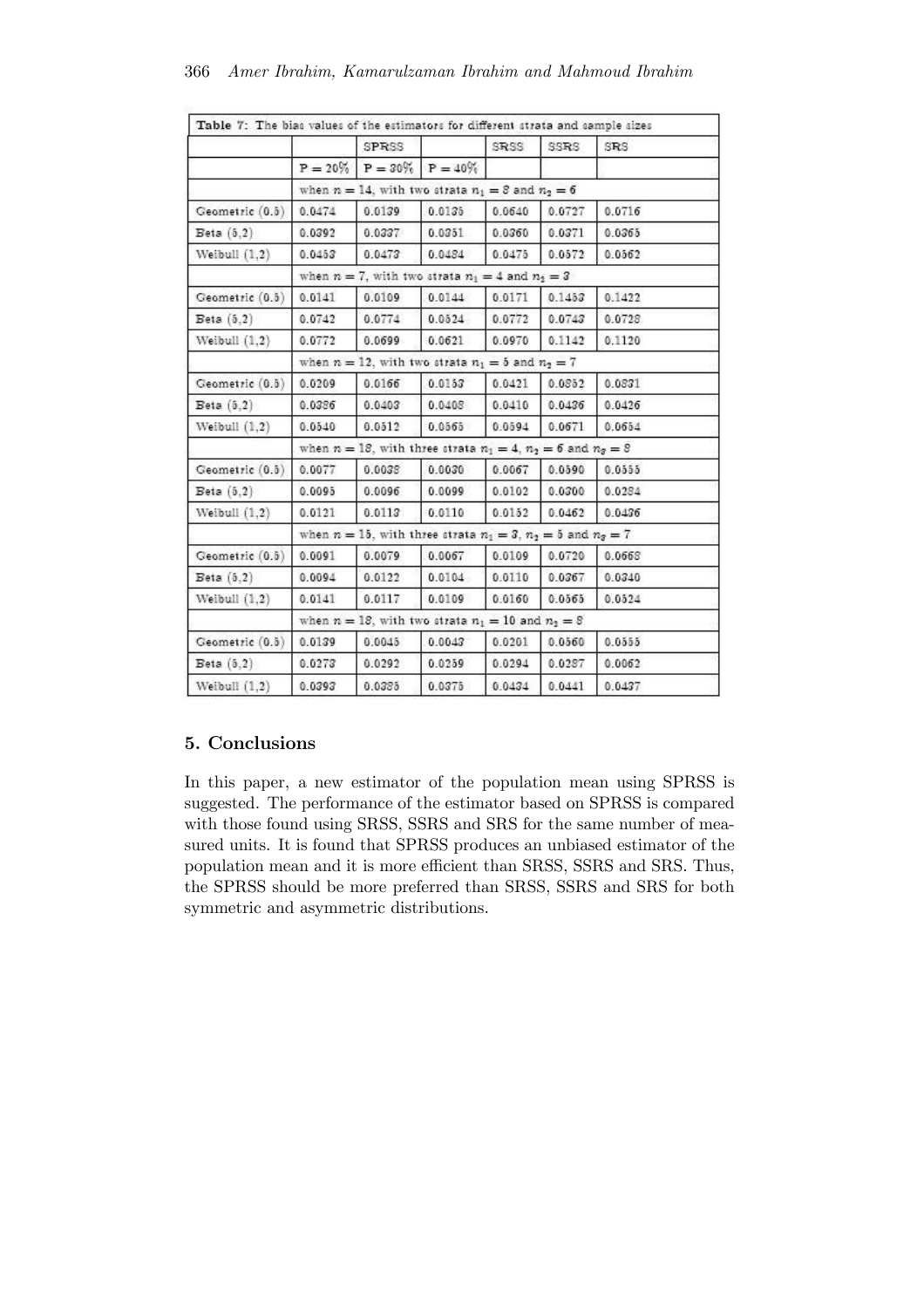#### References

- [1] Al-Nasser, D.A. L. ranked set sampling: a generalization procedure for robust visual sampling. Communication in Statistics-Simulation and Computation, 36: pp. 33-44, (2007).
- [2] Al-Saleh, M. F. & Al-Hadhrami, S. A. Estimation of the mean of exponential distribution using moving extremes ranked set sampling. Statistical Papers, 44: pp. 367- 382, (2003).
- [3] Al-Saleh, M. F. and Al-Kadiri, M. Double ranked set sampling. Statistics Probability Letters, 48: pp. 205-212, (2000).
- [4] Al-Saleh, M. F. and Al-Omari, A. I. Multistage ranked set sampling. Journal of Statistical Planning and Inference, 102: pp. 273-286, (2002).
- [5] Al-Omari, A. I. and Jaber, K. Percentile double ranked set sampling. Journal of Mathematics and Statistics, 4(1): pp. 60-64, (2008).
- [6] Bouza, C. N. Ranked set subsampling the non response strata for estimating the difference of means. Biometrical Journal, 44: pp. 903- 915, (2002).
- [7] Dell, T. R. and Clutter, J. L. Ranked set sampling theory with order statistics background. Biometrika, 28: pp. 545-555, (1972).
- [8] Jemain, A. A. and Al-Omari, A. I. Double quartile ranked set samples. Pakistan Journal of Statistics, 22(3): pp. 217-228, (2006).
- [9] Jemain, A. A. and Al-Omari, A. I. (2007). Multistage quartile ranked set samples. Pakistan Journal of Statistics, 23(1): pp. 11-22, (2007).
- [10] McIntyre, G. A. A method for unbiased selective sampling using ranked sets. Australian Journal of Agricultural Research, 3: pp. 385-390, (1952).
- [11] Muttlak, H. A. Investigating the use of quartile ranked set samples for estimating the population mean. Journal of Applied Mathematics and Computation, 146: pp. 437- 443, (2003a).
- [12] Muttlak, H. A. Modified ranked set sampling methods. Pakistan Journal of Statistics, 19(3): pp. 315-323, (2003b).